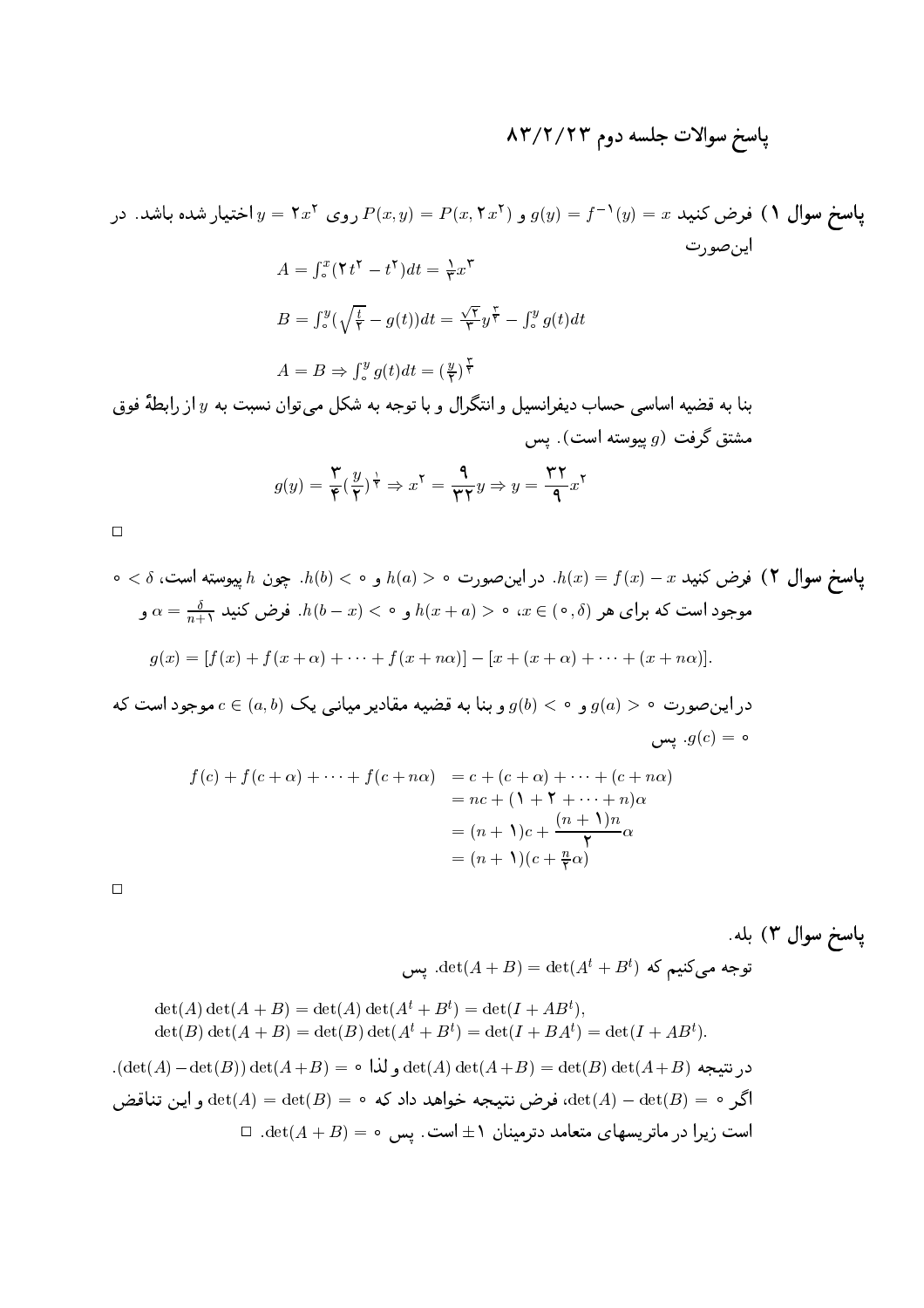پاسخ سوال ۴) فرض کنید  $x,y\in R$  دلخواه باشند. میتوانیم بنویسیم

$$
x^{n+\tau}y^{n+\tau} = (xy)^{n+\tau} = (xy)^{n+\tau}xy = x^{n+\tau}y^{n+\tau}xy,
$$

در نتيجه

 $\mathsf{L}$ 

$$
x^{n+\lambda}(xy^{n+\lambda}-y^{n+\lambda}x)y=\circ.
$$

تساوی اخیر به ازای هر  $R$  برقرار است، پس با تبدیل  $x$  به  $x+Y$  نیز برقرار خواهد ماند. در این صورت به دست می آوریم

$$
(\Lambda + x)^{n+\lambda} (xy^{n+\lambda} - y^{n+\lambda} x) y = \circ,
$$

$$
\left(\binom{n+1}{\circ} + \binom{n+1}{1}x + \dots + \binom{n+1}{n+1}x^{n+1}\right)(xy^{n+1} - y^{n+1}x)y = \circ.
$$
\n
$$
x^{n} (xy^{n+1} - y^{n+1}x)y = 0.
$$

تساوی اخیر نیز به ازای هر  $x,y\in R$  برقرار است، پس مجدداً با تبدیل  $x$  به  $x+x$  برقرار خواهد ماند. در این صورت اگر مانند بالا عمل کنیم به دست میآوریم  $x^{n-\lambda}(xy^{n+\lambda}-y^{n+\lambda}x)y=\circ.$ 

با ادامهٔ این فر آیند به دست می آید

$$
(xy^{n+1} - y^{n+1}x)y = \circ.
$$
 (\*)

اکنون با شروع از

$$
x^{n+1}y^{n+1} = (xy)^{n+1} = (xy)^n xy = x^n y^n xy
$$

به دست می آوریم

$$
(xy^n - y^n x)y = \circ
$$

 $\phi(x)$ با ضرب طرفین تساوی بالا در  $y$  به دست می $\tilde{f}$ وریم  $y = x y^{n+1} - y^{n+1}$  که با استفاده از به صورت  $y^* - x y^{n+1} - y^2 = 1$  یا  $y^* - y^* = 1$  تبدیل میشود. در نهایت با تبدیل  $y$  به  $\Box$  و انجام فرآیند بالا به دست می آید  $xy=yx-y$ ، یا  $yx=xy$ . پس  $R$  جابهجایی است  $y$